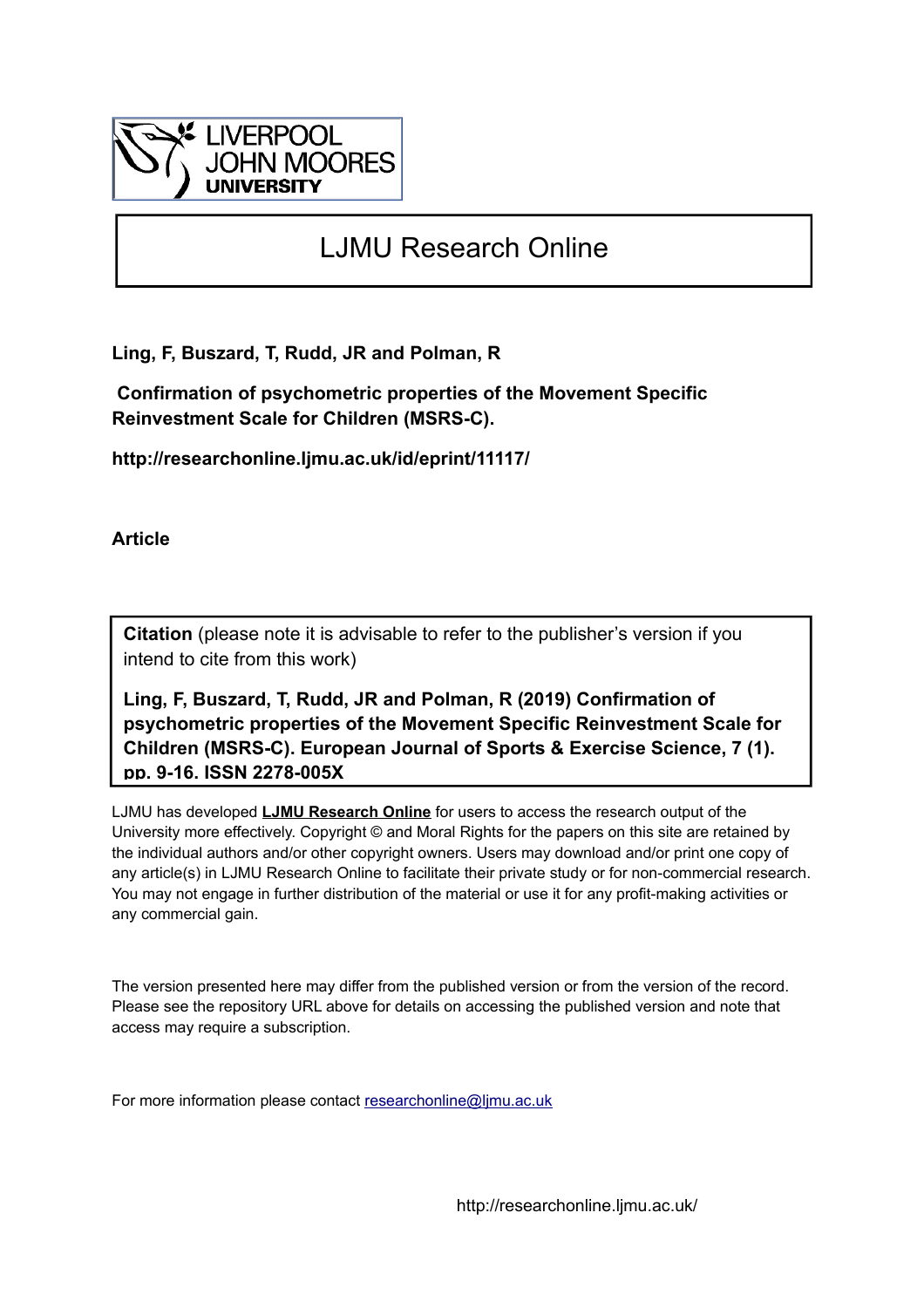

# **Scholars Research Library**

**European Journal of Sports & Exercise Science, 2019, 7 (1): 9-16** *(http://www.scholarsresearchlibrary.com)*



#### **ISSN:2278-005X**

# **Confirmation of Psychometric Properties of the Movement Specific Reinvestment Scale for Children (Msrs-C)**

**Fiona Chun Man Ling1\*, Tim Buszard2,3, James Rudd<sup>4</sup> , Remco Polman<sup>5</sup>**

*<sup>1</sup>Department of Sport, Exercise and Rehabilitation, Northumbria University, UK*

*<sup>2</sup>Game Insight Group, Tennis Australia, Australia*

*3 Institute for Health and Sport, Victoria University, Australia*

*<sup>4</sup>School of Sport Studies, Leisure and Nutrition, Liverpool John Moores University, UK*

*<sup>5</sup>School of Exercise and Nutrition Sciences, Queensland University of Technology, Kelvin Grove, Australia*

*\*Corresponding author: Fiona Chun Man Ling, Department of Sport, Exercise and Rehabilitation, Faculty of Health and Life Sciences, Northumbria University, UK, E-mail: f.ling@northumbria.ac.uk*

#### **Abstract**

*Purpose: To validate the Movement-Specific Reinvestment Scale for Children (MSRS-C) in English-speaking children that assesses a child's propensity to consciously monitor and control body movement (termed movement reinvestment). Method: Three-hundred and forty children aged 7-13 years completed the MSRS-C alongside a measure of sustained attention. Results: Results from the confirmatory factor analysis revealed that the MSRS-C possessed sound internal validity, fair convergent validity, acceptable internal consistency, and test-retest reliability. Negligible gender differences and no association with age were found. Conclusions: Future research can further ascertain the predictive validity of the MSRS-C. Understanding movement reinvestment in the child population has practical implications for practitioners responsible for teaching children motor skills and in children's sustained engagement in sport and exercise.*

**Keywords:** Attention, Movement reinvestment, Children, Confirmatory factor analysis, Structural equation modeling.

#### **INTRODUCTION**

Being able to move fluently and efficiently is imperative to effective functioning in everyday activities, and to physical activity engagement, for both children and adults [1,2]. Empirical evidence suggests that superior motor proficiency is characterized by a focus of attention on movement outcomes (external focus) rather than movement execution (internal focus) [3,4]. Indeed, focusing attention internally hinders movement fluency and disrupts automaticity [5,6]. Substantial research has focused on understanding the reasons underlying the effect of an internal focus of attention [7-9]. The general consensus is that an internal focus of attention leads to the development of explicit "rules" about how to move [10]. Not only is attention to explicit rules cognitively demanding, but it also causes disruption to the 'flow' of movements as previous automatic execution is now de-automatized, which is likely to result in motor performance impairment [8,11].

The tendency to direct attention internally to monitor and control movements has been termed movement reinvestment [7,10]. The inclination to reinvest differs across individuals and in adults, this can be measured with the Movement Specific Reinvestment Scale (MSRS) [12]. Research examining the MSRS has identified that movement reinvestment can be triggered by factors such as anxiety, fatigue, and movement difficulties stemmed from physical disorders [13,14]. For instance, when temporal pressure increased, which raised anxiety, individuals who scored higher on the MSRS displayed significantly poorer improvements in a surgical task [15]. Within the clinical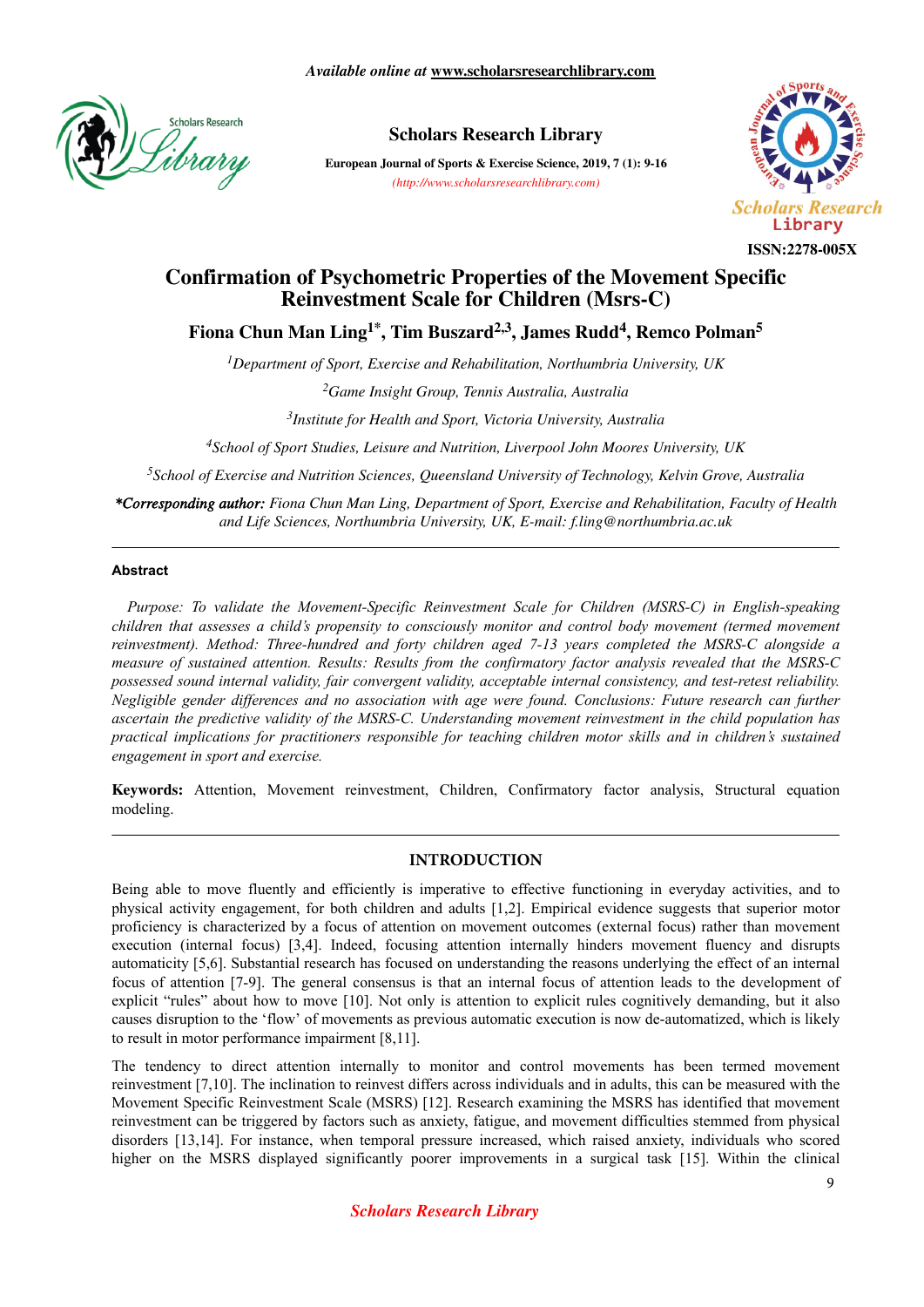populations, those who had fallen, or who had suffered from Parkinson's disease or stroke, also scored higher on the MSRS than their age-matched controls [13,16,17]. Additionally, professional experience seems to play a role in MSRS tendencies in that novice physiotherapists seem to pay greater attention to the style of movement compared to their more experienced counterparts [18].

The practical significance of the MSRS is clear-the identification of individuals who are more likely to reinvest can facilitate the development of individualized training programs that focus on implicit acquisition or execution of movements. MSRS research, however, has focused primarily on adults. Consequently, our understanding of how movement reinvestment affects children's motor proficiency is limited. In view of this, the MSRS was recently modified and translated to a child-friendly version in Chinese (known as Movement Specific Reinvestment Scale for Chinese Children; MSRS-CC). The MSRS-CC was shown to possess acceptable internal validity, internal consistency, and test-retest reliability in children aged 7-12 years [19]. This newly developed scale, therefore, provides researchers with the opportunity to assess the relationship between movement reinvestment and motor performance in Chinese children.

By way of example, Chinese children who reported a greater inclination to focus on the mechanics of body movements (termed 'conscious motor processing', a factor within the MSRS-CC) also reported more positively about their perceived physical coordination [19]. Albeit a rather crude measurement of coordination, this pointed to the possibility that the tendency to focus internally on body movements might benefit motor performance in children. Additionally, athletes who scored higher on conscious motor processing exhibited greater self-regulatory ability [20]. However, we should be cautious with these conclusions, as numerous studies have shown that learning was impaired for children with poor motor ability when the practice environment encouraged reinvesting via the correction of movement errors [21-23]. A similar result was also found when children were presented with multiple internal explicit instructions [24,25].

To further understand movement reinvestment in children, more motor learning studies should examine movement reinvestment using validated versions of the MSRS for children. However, to date, such a psychometric instrument is not available in English. There is increasing evidence to suggest the association between poor motor competence and low habitual physical activity level in children as early as preschool in English-speaking populations, and without taking consideration of the possible self-regulatory factors that might hinder motor skill development, motor skill training or intervention is less likely to be fruitful, and the consequences of poor motor competence can potentially result in a downward spiral and physical inactivity might carry develop into adulthood [26]. We, therefore, aimed to validate an English version of the MSRS-CC (known as the Movement Specific Reinvestment Scale for Children; MSRS-C) in 7-13-year-old Australian children. The MSRS-C is comprised of two factors-the propensity to consciously monitor and control body movement ('conscious motor processing', CMP) and the propensity to scrutinize one's own style of movement ('movement self-consciousness', MSC). In addition to examining the internal validity and reliability, we also investigated its convergent validity against attention ability. Given that the process of reinvesting often requires the performer to control and monitor their movements, it was conceivable that younger children would report higher scores on the MSRS-C as they might still be in movement acquisition phase in motor development. Moreover, since reinvesting requires sustaining attention on a task (i.e., monitoring or controlling movements), we expected scores on the MSRS-C to be positively associated with sustained attention ability [27]. Gender differences were also investigated, however, we expect to find no gender effect given that gender had minimal effect on scores in Chinese children [19].

#### **METHOD**

#### **Participants**

Three hundred and forty children aged 7 to 13 years (Grades 1 to 6) were recruited from 7 local primary schools in Melbourne's metropolitan region (52.9% boys; mean age=10.24 years  $\pm$  1.27). All participants provided written assent while their parents/guardians provided written consent. All measures and procedure were approved by the Institutional Ethics Committee for Human Research and the Department of Education (Victoria).

# **Study design**

At their respective schools, all participants completed the Movement-Specific Reinvestment Scale for Children (MSRS-C) at Time 1 with the assistance of a researcher and/or a teacher and a sub-sample (n=103, sub-sample 1, 48.5% boys; mean age=10.61 years  $\pm$  1.05) completed the questionnaire at Time 2 for assessing test-retest reliability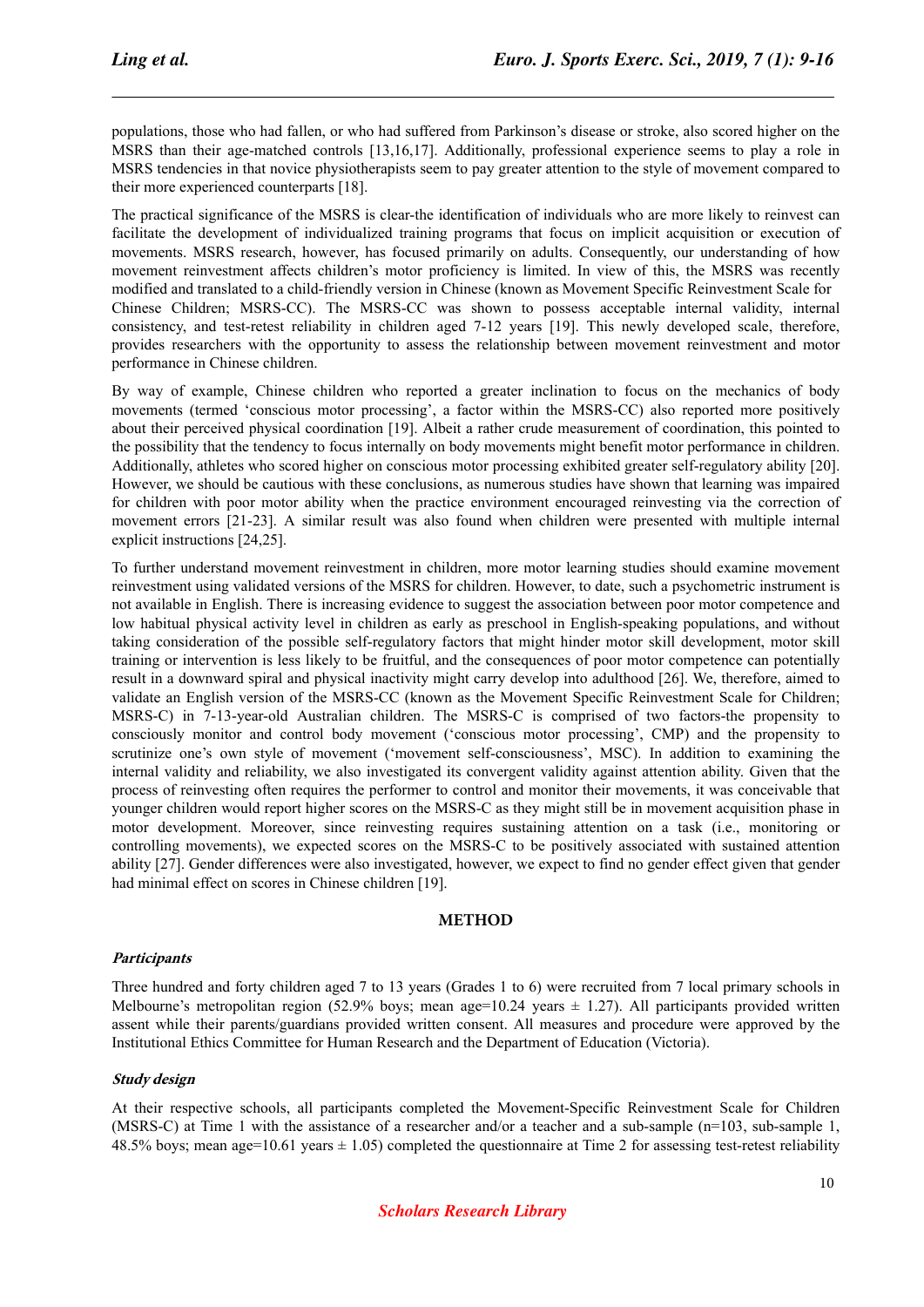of the scale. Particularly for the younger age groups, each question and choice of answers was read out to the participants to aid comprehension of the items. A second sub-sample (n=108, 54.6% boys; mean age=9.46 years  $\pm$ 0.62) also completed an attention task in order to facilitate predictive validity evaluation of the MSRS-C.

#### **Measures and procedure**

Movement Specific Reinvestment Scale for Children (MSRS-C). The MSRS-C comprises two factors-Movement Self-Consciousness (MSC) and conscious movement processing (CMP). There are 5 items for each factor. Each item is anchored by 1=strongly disagree and 4=strongly agree. The MSRS-C was translated and modified from the original Movement Specific Reinvestment Scale for Chinese Children (MSRS-CC) which has demonstrated sound internal validity, internal consistency, and test-retest reliability [19]. An example item for CMP-'I try to think about my movements when I carry them out', and for MSC-'I am aware of the way I look when I am moving'. In the modification process, two researchers experienced in translating research-related documents from English to Chinese and vice versa, and working with young children were consulted on the wording for each item. Any discrepancies in the translation were discussed and resolved to mutual satisfaction. For example, the discrepancy between the translated expression of 'check out' my movement and 'look at' my movement was discussed and the former was agreed upon as it seems to be more in tune with the everyday language of the targeted age group. The questionnaire was then pilot tested on 7 children from 6-11 years of age. The children were encouraged to ask questions about the meaning of the items. They were also asked, at random, to give examples that reflected their choice of answers to check their understanding of the items. All children appeared to comprehend the items without difficulty, although reading out the items seemed to benefit the youngest children most in their comprehension. Hence, during the questionnaire administration, a researcher read out each item to the participants and any explanations provided were ensured to be consistent across the administering researchers. The questionnaire was completed in class on a normal school day. The full MSRS-C is shown in Table 1.

| remember the times when I could not do well in certain movements <sup>a</sup>                                            |
|--------------------------------------------------------------------------------------------------------------------------|
| If I see my reflection in a shop window, I will check out my movements b                                                 |
| I think a lot about the movement I have done <sup>a</sup>                                                                |
| I try to think about my movements when I carry them out <sup>a</sup>                                                     |
| am aware of the way I look when I am moving b                                                                            |
| sometimes have the feeling that I am watching myself move b                                                              |
| am aware of the way my body works when I am moving a                                                                     |
| am concerned about the way I move b                                                                                      |
| I try to figure out why I cannot do well in certain movements a                                                          |
| am concerned about what people think about me when I am moving b                                                         |
| Note: a: Items representing conscious movement processing (CMP); b: Items representing movement self-consciousness (MSC) |

**Table 1:** Items in the Movement-Specific Reinvestment Scale for Children (MSRS-C).

#### **Attention task**

The Score test was adopted to evaluate participants' ability to sustain attention and was completed before the MSRS-C. Participants were required to count the number of auditory beeps (each lasted for 345 ms) over 10 trials. Each trial included 9-15 beeps, with a 500 to 5000 ms interval between each beep. Possible scores ranged from 0-10.

#### **Analysis strategy**

To check the univariate normality of the data, absolute values of skewness and kurtosis not exceeding 2 and 7 respectively was followed [28] and for multivariate normality, the critical ratio is recommended to be  $\leq 8.0$  [29]. Once normality was ascertained, the entire sample was randomly divided into half for confirmatory and crossvalidation purpose [30]. Factor structure of the MSC and the CMP was assessed separately first before testing the entire scale by Confirmatory Factor Analyses (CFAs), based on maximum likelihood estimation and covariance matrix, using AMOS 5.0 software for structural equation modeling [31]. Lambda was set as 1 for the first observed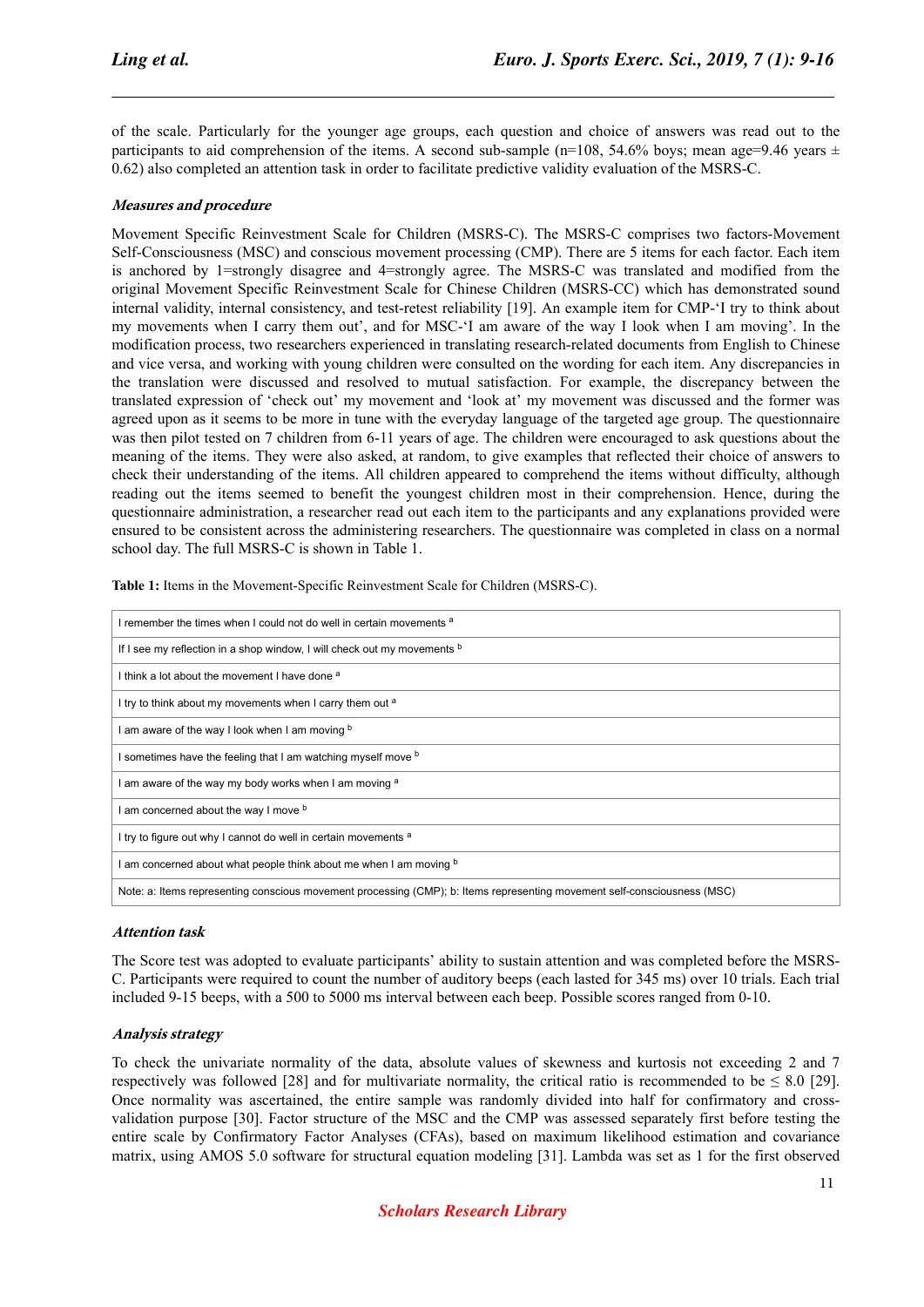indicator of each latent variable (i.e., MSC and CMP) and error weights, and all other parameters were allowed to be freely estimated. To determine the model fit, the chi-square statistics, the standardized root mean square residual  $(SRMR; \leq 0.08$  for a good fit), the root mean square error of approximation (RMSEA; close to or <0.06 for a good fit and  $\geq 0.06$  < 0.08 for fair fit) [32], the Tucker-Lewis Index (TLI), the Goodness-Of-Fit Index (GFI) and the Comparative Fit Index (CFI;  $\geq$  to 0.95 and 0.90 to reflect a good fit and an adequate fit respectively) were evaluated [33]. The model modification was carried out based on the chi-square statistics, cross-correlation of error terms, Modification Indices (MIs) and factor loadings (greater than or equal to 0.34 was considered as acceptable) [34-36]. The modified model was tested again using the cross-validation sample. Additionally, the internal consistency of each factor and that of the entire scale were also calculated. For the former, Cronbach's alpha of approximately 0.60 would be considered acceptable considering the small number of items33whereas for the latter, Cronbach's alpha  $\geq$ 0.70 would be regarded as sound [34]. Test-retest reliability of sub-sample 1 was evaluated by intraclass correlation with 95% CI using a two-way random model (intraclass correlation coefficient (ICC)  $\geq$  0.81=excellent, 0.61-0.80=good, 0.41-0.60=moderate and  $\leq$  0.40=poor) [37]. Pearson correlations were conducted to assess the convergent validity of the MSRS-C against the attention test results and to evaluate the association between MSRS-C and age. Lastly, gender differences in MSC, CMP, and MSRS-C scores were evaluated using one-way ANOVA after factorial invariance between genders was ascertained.

#### **RESULTS**

#### **MSRS-C internal validity**

Tests for univariate normality suggest that the distribution of our data was normal (skewness and kurtosis ranged from 0.31-0.72 and 0.41-1.36 respectively), with a multivariate critical ratio of 2.81. We, therefore, proceeded with CFAs of the scale. Based on the confirmatory sample, both CMP  $(\chi^2 \text{ [5] = 8.12, p>0.05; SRMR = 0.05; RMSEA = 0.06;}$ CFI=0.95; TLI=0.90; GFI=0.98) and MSC  $(\chi^2$  [5]=4.49, p>0.05; SRMR=0.03; RMSEA=0.00; CFI=1.00; TLI=1.01; GFI=0.99) presented a good model fit. Conglomerating the models of MSC and CMP for the CFA of the MSRS-C, results indicated that the model fit could be further improved  $(\chi^2$  [34]=53.00, p<0.05; SRMR=0.06; RMSEA=0.06; CFI=0.90; TLI=0.87; GFI=0.94). Perusing the MIs of the error terms, although item 9 and 10 presented slightly higher MI than item 5 and 7, the latter pair seemed to convey similar concept which concerns attention to one's own movement (item 5-'I am aware of the way I look when I am moving'; item 7-'I am aware of the way my body works when I am moving'). This provided theoretical support for correlating the error terms of the two items and resulted in an improved model fit  $(\chi^2$  [33]=46.60, p>0.05; SRMR=0.06; RMSEA=0.05; CFI=0.93; TLI=0.90; GFI=0.95).

However, applying the factor structure of the confirmatory sample to the cross-validation sample saw a less than satisfactory model fit  $(\chi^2$  [33]=51.35, p<0.05; SRMR=0.06; RMSEA=0.06; CFI=0.85; TLI=0.80; GFI=0.95). From inspection of the MIs of the error terms, those of item 8 and 10 were notably higher and there appeared to be an overlap in the meaning of the items (item 8-'I am concerned about the way I move'; item 10-'I am concerned about what people think about me when I am moving'). For these reasons, the error terms of the pair were allowed to correlate and the resulting model fit appeared satisfactory ( $\chi^2$  [32]=37.05, p>0.05; SRMR=0.05; RMSEA=0.03; CFI=0.96; TLI=0.94; GFI=0.96). The confirmatory sample was tested using this revised model and a comparable satisfactory model fit was demonstrated  $(\chi^2$  [32]=44.18, p>0.05; SRMR=0.05; RMSEA=0.05; CFI=0.94; TLI=0.91; GFI=0.95). A summary of the model fit indices at each step of the model modification is presented in Table 2.

|            |                                                             | <b>Modification steps</b> | $x^2$ | df | p                | <b>SRMR</b> | <b>RMSEA</b> | <b>CFI</b> | TLI  | <b>GFI</b> | Factor<br>loadings |
|------------|-------------------------------------------------------------|---------------------------|-------|----|------------------|-------------|--------------|------------|------|------------|--------------------|
| <b>CMP</b> | Original<br>factor<br>structure                             | ۰                         | 8.12  | 5  | 0.15             | 0.05        | 0.06         | 0.95       | 0.9  | 0.98       | $0.34 - 0.50$      |
| <b>MSC</b> | Original<br>factor<br>structure                             |                           | 4.49  | 5  | 0.48             | 0.03        | 0            |            | 1.01 | 0.99       | $0.33 - 0.72$      |
| MSRS-<br>C | Original<br>factor<br>structure<br>(confirmatory<br>sample) | -                         | 53    | 34 | $0.02^{\degree}$ | 0.06        | 0.06         | 0.9        | 0.87 | 0.94       | $0.35 - 0.64$      |

**Table 2:** Model fit indices and factor loading range of the original and the modified model for the MSRS-C and its factors.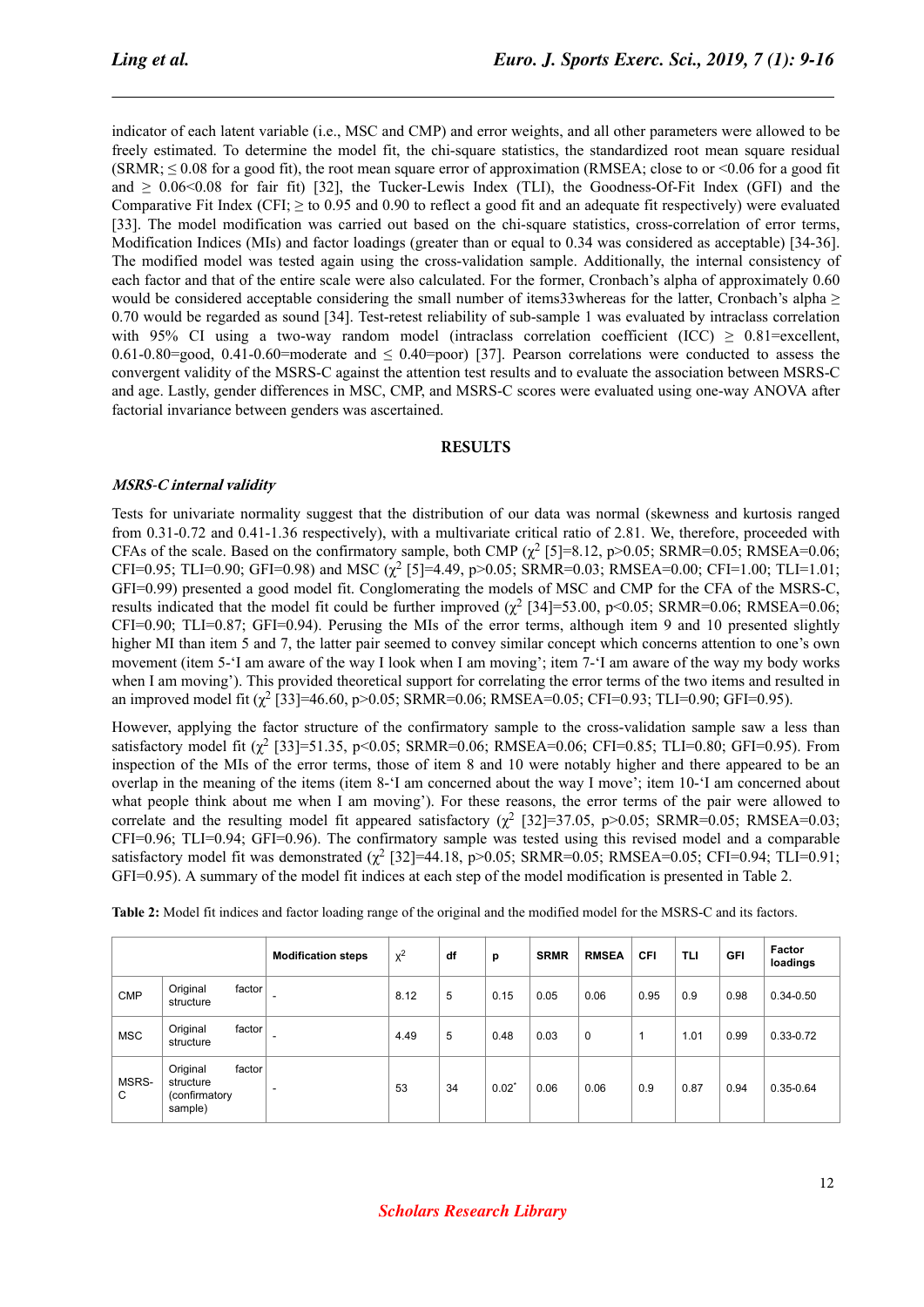|            | Model<br>modifications                                           | Correlate error terms<br>for items 5 and 7                           | 46.6  | 33 | 0.06             | 0.06 | 0.05 | 0.93 | 0.9  | 0.95 | 0.34-0.65     |
|------------|------------------------------------------------------------------|----------------------------------------------------------------------|-------|----|------------------|------|------|------|------|------|---------------|
| MSRS-<br>C | Modified<br>factor<br>structure<br>(cross-<br>validation sample) | Correlate error terms<br>for items 5 and 7                           | 51.35 | 33 | $0.02^{\degree}$ | 0.06 | 0.06 | 0.85 | 0.8  | 0.95 | $0.22 - 0.64$ |
|            |                                                                  | Correlate error terms<br>for items 8 and 10                          | 37.05 | 32 | 0.25             | 0.05 | 0.03 | 0.96 | 0.94 | 0.96 | $0.35 - 0.76$ |
|            | Modified<br>factor<br>structure<br>(confirmatory<br>sample)      | Correlate error terms<br>for items 5 and 7 and<br>for items 8 and 10 | 44.18 | 32 | 0.07             | 0.05 | 0.05 | 0.94 | 0.91 | 0.95 | $0.35 - 0.58$ |

Note: MSRS-C: Movement-Specific Reinvestment Scale for Children; MSC: Movement self-consciousness; CMP: Conscious Motor Processing, X<sup>2</sup>: Chi-Square; df: Degree of Freedom; SRMR: Standardized Root Mean Square; RMSEA: Root Mean Square Error of Approximation; CFI: Comparative Fit Index: \*p<0.5

#### **Internal consistency, test-retest reliability, convergent validity and association with age**

The internal consistency for the 5-item MSC and the 5-item CMP was acceptable (Cronbach's alpha=0.58 and 0.56 respectively). A similar conclusion can be drawn for the internal consistency of the entire scale (Cronbach's alpha=0.69) as it only falls slightly short of the criterion. Moderate test-retest reliability was noted (ICC=0.53, 95% CI, 0.31-0.68). Considering that the time lag in test-retest ranged from 7-115 days due to school schedule constraints, we considered this test-retest result acceptable. MSRS-C score was also found to be positively associated with attention score (r=0.23, p<0.05) but not with age (r=-0.10, p>0.05)

#### **Gender comparisons**

To allow for gender comparisons on the MSRS-C score, we first ascertained the invariance of the model's factor structure for both genders. A non-significant  $\chi^2$  change from the constrained to the unconstrained model  $(\chi^2)$ [8]=8.45, p>0.05; SRMR=0.06; RMSEA=0.04; CFI=0.90; TLI=0.90; GFI=0.95) suggested that both genders share the same factor structure. One-way ANOVAs revealed that girls scored significantly higher in MSC and overall MSRS-C compared to boys (p's<0.05), however, the effect sizes were small (Table 3).

**Table 3:** Internal consistency (Time 1) and test-retest reliability (Time 1 and Time 2) of MSRS-C, MSC and CMP and their respective mean ± SD scores for boys and girls as well as ANOVA results for gender comparison.

|                                                                                                                                     |       | Time 1 mean $\pm$ SD<br>$(n=340)$ | Time 2 mean $\pm$ SD<br>$(n=103)$ | Internal<br>consistency | reliability<br>Test-retest<br>(ICC) | differences<br>Gender<br>(ANOVA)          |  |  |
|-------------------------------------------------------------------------------------------------------------------------------------|-------|-----------------------------------|-----------------------------------|-------------------------|-------------------------------------|-------------------------------------------|--|--|
| <b>MSRSC</b>                                                                                                                        | boys  | $25.84 \pm 4.93$                  | $26.97 \pm 5.37$                  | 0.69                    | $0.53$ (95% CI, 0.31-0.68)          | $F(1,339)=4.32$ , p=0.04,<br>$n^2 = 0.01$ |  |  |
|                                                                                                                                     | girls | $26.99 \pm 5.26$                  | $26.36 \pm 5.35$                  |                         |                                     |                                           |  |  |
| <b>MSC</b>                                                                                                                          | boys  | $11.66 \pm 3.25$                  | $11.71 \pm 3.31$                  | 0.58                    |                                     | $F(1,339)=4.07$ , p=0.04,                 |  |  |
|                                                                                                                                     | qirls | $12.38 \pm 3.26$                  | $11.96 \pm 3.28$                  |                         | ٠                                   | $n^2=0.01$                                |  |  |
| <b>CMP</b>                                                                                                                          | boys  | $14.18 \pm 2.75$                  | $15.26 \pm 2.93$                  | 0.56                    |                                     | $F(1,339)=2.05$ , p=0.15,                 |  |  |
|                                                                                                                                     | girls | $14.61 \pm 2.84$                  | $14.40 \pm 2.84$                  |                         | $\overline{\phantom{a}}$            | $n^2 = 0.01$                              |  |  |
| Note: MSRS-C: Movement-Specific Reinvestment Scale for Children; MSC: Movement Self-Consciousness; CMP: Conscious Motor Processing; |       |                                   |                                   |                         |                                     |                                           |  |  |

Note: MSRS-C: Movement-Specific Reinvestment Scale for Children; MSC: Movement Self-Consciousness; CMP: Conscious Motor Processing; ANOVA: Analysis of Variance; ICC: Intraclass Correlation Coefficient; CI: Confidence Interval

# **DISCUSSION**

While movement reinvestment is recognized as an important contributing factor to motor proficiency and learning in adults, little is known on its effect in children. To facilitate a better understanding of movement reinvestment in children, this study aimed to validate a psychometric instrument that measures the propensity to monitor and control movements in English-speaking children. Results suggest that the MSRS-C possessed sound internal validity and acceptable internal consistency for each factor and for the scale on the whole. Test-retest reliability was also adequate, especially considering a relatively long time lag between its first and second administration for a proportion of participants. The convergent validity of the instrument was also ascertained against the score of a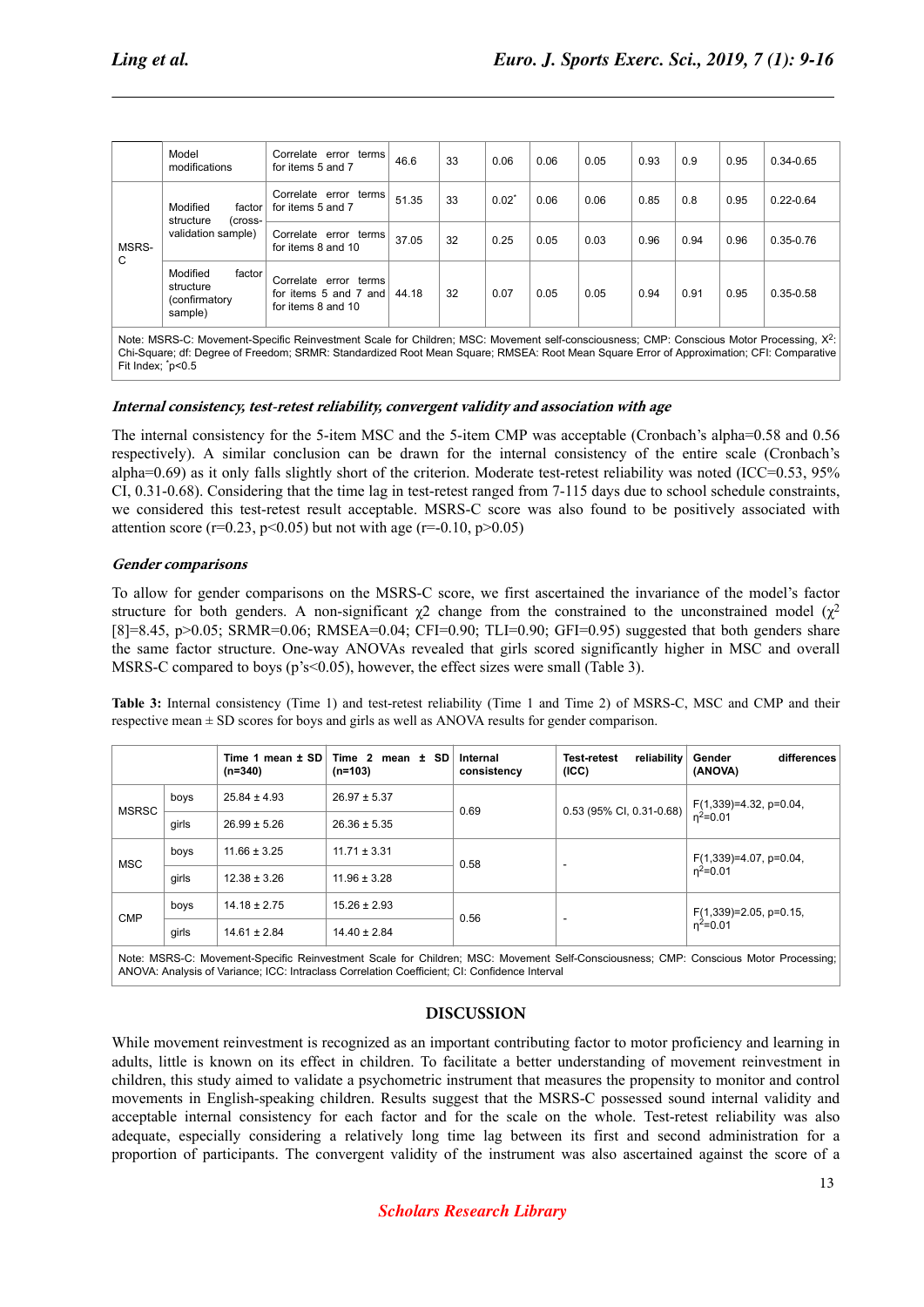sustained attention task. Lastly, a negligible significance was found in gender differences in MSRS-C scores, which resonated with the findings in Chinese children [19].

It is surprising that age is not associated with movement reinvestment considering that younger children might have stronger tendencies to attend to and control their movements when they might be in the motor developmental stage where they are acquiring new motor skills. Arguably, however, the process of reinvesting often requires the performer to possess 'rules' about skill, and these rules are expected to accumulate with age, hence we might even expect older children to possess greater tendencies to attend to their body movements. It is thus worth considering the potential relationship between movement reinvestment and motor competence. Interestingly, children who perceived their physical coordination more positively also reported higher scores on the MSRS-CC [19]. This suggests that movement reinvestment might facilitate early motor learning in children. Likewise, adults with higher MSRS scores also displayed greater improvements during the early learning phase of golf putting task [38]. These findings may allude to the importance of encouraging an internal focus of movements by physical education professionals and coaches at the early motor acquisition phase [18]. However, we should not assume that movement reinvestment is important for early learning, as children with poor motor ability displayed inferior learning when the practice environment encouraged error-correction processes (akin to reinvesting) compared to when error-correction was required less [21-23]. Indeed, we suspect that an interaction exists between movement reinvestment and motor proficiency, or motor competence when learning new motor skills. To investigate this issue, researchers can use the validated MSRS-C to assess children's propensity to reinvest, alongside measures of motor competence and assessments of motor learning in different motor development stages in order to ascertain the effects of movement reinvestment on skill acquisition and motor competence.

Similar to the results on age, the association between attention ability and movement reinvestment appeared fair only. This was possibly due to the non-movement related stimuli involved in the attention task despite that internal validity was evidenced and that it was relatively simple to administer with the target age group. We expected attention ability to be associated with MSRS-C as the process of monitoring movement demands sustained attention. However, perhaps a sustained attention task that is movement-relevant will be more closely associated with MSRS-C.

In addition to the aforementioned age-related factors that might affect movement reinvestment, other cognitive factors might also moderate the effect of movement reinvestment on children's motor performance. For example, children with lower working memory capacity were found to be disadvantaged on a basketball shooting task when asked to follow multiple explicit (internal) instructions [24]. Although the results did not confirm whether this was due to working memory capacity or working memory efficiency (i.e., the ability to use working memory resources), it would be of interest to investigate if movement reinvestment affects children with lower working memory capacity more than children with higher working memory capacity. Indeed, evidence suggests that there is a positive correlation between movement reinvestment and measures of verbal working memory capacity in English speaking children [27]. However, we should interpret this relationship with caution given the small sample size and that the psychometric instrument used in the study had not been validated in this population.

A few limitations of the current study are worth noting. First, the completion of the MSRS-C and the attention task was not counter-balanced as it could be logistically demanding for the school schedule. Given that the attention task was not movement related, performing this task first was expected to pose minimal to no influence on completing the MSRS-C. Hence, it was unlikely that scores on the MSRS-C were affected by the attention task. Moreover, a more challenging attention task that requires simultaneous attention to more than one stimulus can be used in future studies as the demand for working memory engagement might be able to better distinguish between those in the extreme spectrum of movement reinvestment tendencies [39,40]. Future research can also examine the predictive validity of the MSRS-C against motor competence in children of different ages. Lastly, test-retest reliability can be further confirmed in future studies when a shorter test and retest period is logistically feasible.

#### **CONCLUSION**

To conclude, the current study demonstrates that MSRS-C is a valid tool for assessing children's tendency in monitoring and controlling their body movements in an English-speaking population. We encourage researchers to include measures of MSRS-C when assessing motor competence or administering motor learning interventions as it can potentially increase our understanding of the predictive validity of the MSRS-C. For example, could the MSRS-C predict performance change when children focus attention internally (thereby promoting reinvestment) as opposed to externally (thereby discouraging reinvestment) during the skills acquisition phase or during execution after the skills have been learned? Questions such as this one can only be addressed via the inclusion of a validated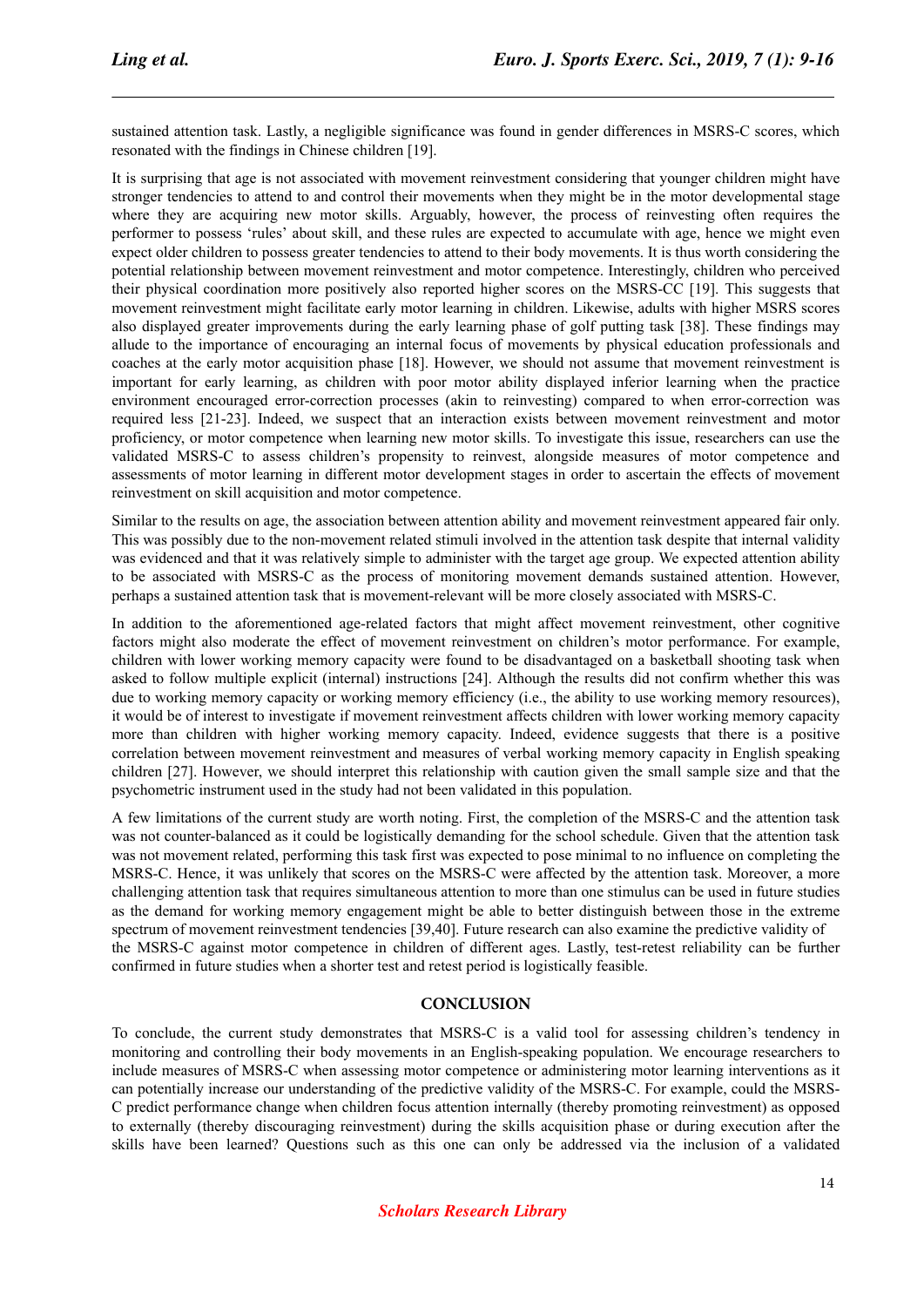assessment of movement reinvestment in children. The significance of this line of research is evidenced by the consistent finding that poor motor competence negatively impacts habitual physical activity levels, mental and physical health (including self-esteem), the risk of depression, physical fitness, obesity and cardiovascular diseases. Hence, understanding the factors influencing motor competence and motor learning in children has critical physical and psychological implications.

### **REFERENCES**

- [1] Tal-Saban, M., et al., 2014. Young adults with developmental coordination disorder: a longitudinal study. *Am J Occup Ther*, 68(3), pp. 307-316.
- [2] Malina, R.M., et al. 2016. Physical activity and movement proficiency: The need for a biocultural approach. *Pediatr Exerc Sci*, 28(2), pp. 233-239.
- [3] Peh, S.Y.C., et al. 2011. Focus of attention and its impact on movement behaviour. *J Sci Med Sport*, 14(1), pp. 70-78.
- [4] Kal, E.C., et al. 2015. Stay focused! The effects of internal and external focus of attention on movement automaticity in patients with stroke. *PLoS One*, 10(8).
- [5] Perkins-Ceccato, N., et al. 2003. Effects of focus of attention depend on golfers' skill. *J Sports Sci*, 21(8), pp. 593-600.
- [6] Kal, E.C., et al. 2013. External attentional focus enhances movement automatization: A comprehensive test of the constrained action hypothesis. *Hum Mov Sci*, 32(4), pp. 527-539.
- [7] Masters, R.S.W., et al. 1993. 'Reinvestment': A dimension of personality implicated in skill breakdown under pressure. *Pers Individ Dif*, 14(5), pp. 655-666.
- [8] Poolton, J.M., et al. 2006. Benefits of an external focus of attention: Common coding or conscious processing? *J Sports Sci*, 24(1), pp. 89-99.
- [9] Uiga, L., et al. 2015. Movement specific reinvestment and allocation of attention by older adults during walking. *Cogn Process*, 16(1), pp. 421-424.
- [10] Masters, R., et al. 2008. The theory of reinvestment. *Int Rev Sport Exerc Psychol*, 1(2), pp. 160-183.
- [11] Liao, C.M., et al. 2002. Self-focused attention and performance failure under psychological stress. *J Sport Exerc Psychol*, 24(3), pp. 289-305.
- [12] Masters, R.S.W., et al. 2005. Development of a movement specific reinvestment scale. In International Society of Sport Psychology (ISSP) World Congress. International Society of Sport Psychology (ISSP).
- [13] Masters, R.S.W., et al. 2007. Duration of Parkinson disease is associated with an increased propensity for "reinvestment". *Neurorehabil Neural Repair*, 21(2), pp. 123-126.
- [14] Steenbergen, B., et al. 2010. Implicit and explicit learning: applications from basic research to sports for individuals with impaired movement dynamics. *Disabil Rehabil*, 32(18), pp. 1509-1516.
- [15] Malhotra, N., et al. 2012. Conscious monitoring and control (reinvestment) in surgical performance under pressure. *Surg Endosc*, 26(9), 2423-2429.
- [16] Orrell, A.J., et al. 2009. Reinvestment and movement disruption following stroke. *Neurorehabil Neural Repair*, 23(2), pp. 177-183.
- [17] Wong, W.L., et al. 2008. Reinvestment and falls in community-dwelling older adults. *Neurorehabil Neural Repair*, 22(4), pp. 410-414.
- [18] Capio, C.M., et al. 2018. Propensity for movement specific reinvestment by physiotherapists: Implications for education. *Physiother Theory Pract*, 34(12), pp. 926-930.
- [19] Ling, F.C., et al. 2016. Psychometric properties of the movement-specific reinvestment scale for Chinese children. *Int J Sport Exerc Psychol*, 14(3), pp. 227-239.
- [20] Iwatsuki, T., et al. 2018. Relations among reinvestment, self-regulation, and perception of choking under pressure. *J Hum Kinet*, 65, pp. 281.
- [21] Capio, C.M., et al. 2013. Reduction of errors during practice facilitates fundamental movement skill learning in children with intellectual disabilities. *J Intellect Disabil Res*, 57(4), pp. 295-305.
- [22] Capio, C.M., et al. 2013. Reducing errors benefits the field-based learning of a fundamental movement skill in children. *Scand J Med Sci Sports*, 23(2), pp. 181-188.
- [23] Maxwell, J.P., et al. 2017. Interaction between motor ability and skill learning in children: Application of implicit and explicit approaches. *Eur J Sport Sci*, 17(4), pp. 407-416.